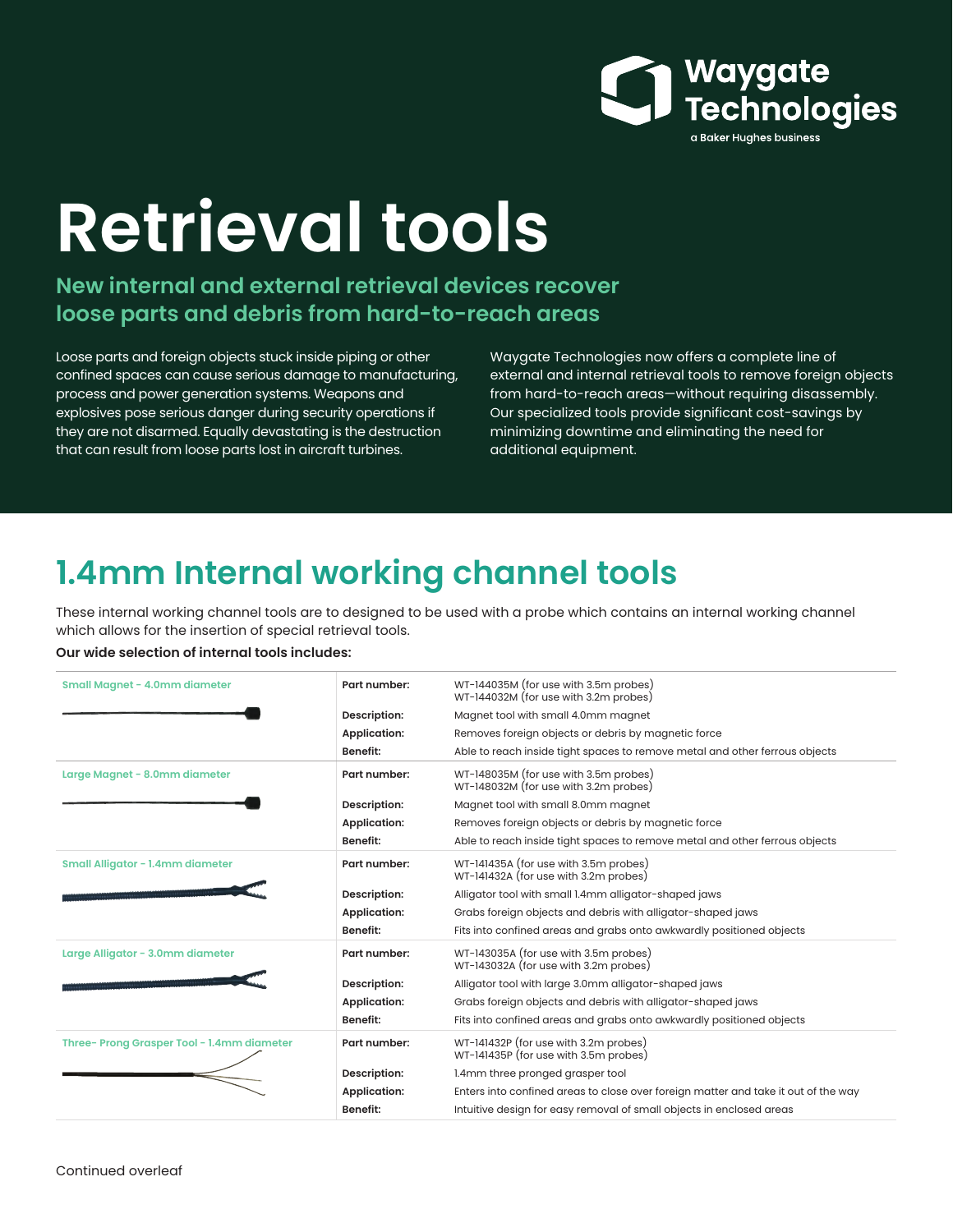## **1.4mm Internal working channel tools (cont.)**

| Two-Wire Snare Tool -1.4mm diameter             | Part number:                        | WT-141432S (for use with 3.2m probes<br>WT-141435S (for use with 3.5m probes)                                                                                                      |
|-------------------------------------------------|-------------------------------------|------------------------------------------------------------------------------------------------------------------------------------------------------------------------------------|
|                                                 | Description:                        | 1.4mm snare basket tool                                                                                                                                                            |
|                                                 | <b>Application:</b>                 | Grabs onto foreign objects and debris and pulls it away                                                                                                                            |
|                                                 | <b>Benefit:</b>                     | Specially shaped tool snares objects to effectively retrieve and remove foreign objects                                                                                            |
| Hook and Comparator Tool - 1.4mm diameter       | Part number:                        | WT-141435HC (for use with 3.5m probes)<br>WT-141432HC (for use with 3.2m probes)                                                                                                   |
|                                                 | Description:                        | 1.4mm HOOK / COMPARITOR cable - allows attachment of HOOK tool or Comparator<br>tool into threaded receptacle on tool                                                              |
|                                                 | <b>Application:</b>                 | Supports "hook & drag" inspection application on Pratt & Whitney military engines. Supports<br>introduction of known dimension item into field of view for comparison measurements |
| Note: Hook and Comparator tools sold separately | <b>Benefit:</b>                     | Tool required by P&W engine maintenance documents. Supports performance of<br>comparison measurements                                                                              |
| Four-Wire Basket Snare Tool - 1.4mm diameter    | Part number:                        | WT-141432K (For use with 3.2m probes)<br>WT-141435K (For use with 3.5m probes)                                                                                                     |
|                                                 | Description:                        | 1.4mm wire basket tool                                                                                                                                                             |
|                                                 | <b>Application:</b>                 | Enters small spaces and fits over objects to capture and pull away                                                                                                                 |
|                                                 | <b>Benefit:</b>                     | Basket design allows you to entrap foreign matter and quickly remove it                                                                                                            |
| <b>Brush Tool-3.5mm diameter</b>                | Part number:                        | WT-143535B (for use with 3.5m probes)<br>WT-143532B (for use with 3.2m probes)                                                                                                     |
|                                                 | Description:                        | 3.5mm brush tool                                                                                                                                                                   |
|                                                 | <b>Application:</b>                 | Cleans desired areas by rubbing over the surface                                                                                                                                   |
|                                                 | Benefit:                            | Small enough to enter into tight spaces for cleaning purposes                                                                                                                      |
| <b>Comparator Tool Set</b>                      | Part number:                        | $WT-C$                                                                                                                                                                             |
|                                                 | Description:                        | Vial of (5) comparator tools, 0.050" blade width                                                                                                                                   |
|                                                 | <b>Application:</b>                 | Supports introduction of an item of known dimension into the field of view                                                                                                         |
|                                                 | <b>Benefit:</b><br>measurement tips | Allows distance and area measurements to be performed without requiring                                                                                                            |
| <b>Hook Tool Set</b>                            | Part number:                        | WT-H                                                                                                                                                                               |
|                                                 | Description:                        | Vial of (5) hook tools                                                                                                                                                             |
|                                                 | <b>Application:</b>                 | Supports "hook & drag" inspection application on Pratt & Whitney military engines                                                                                                  |
|                                                 | <b>Benefit:</b>                     | Tool required by P&W engine maintenance documents                                                                                                                                  |

Parts sold separately or as a kit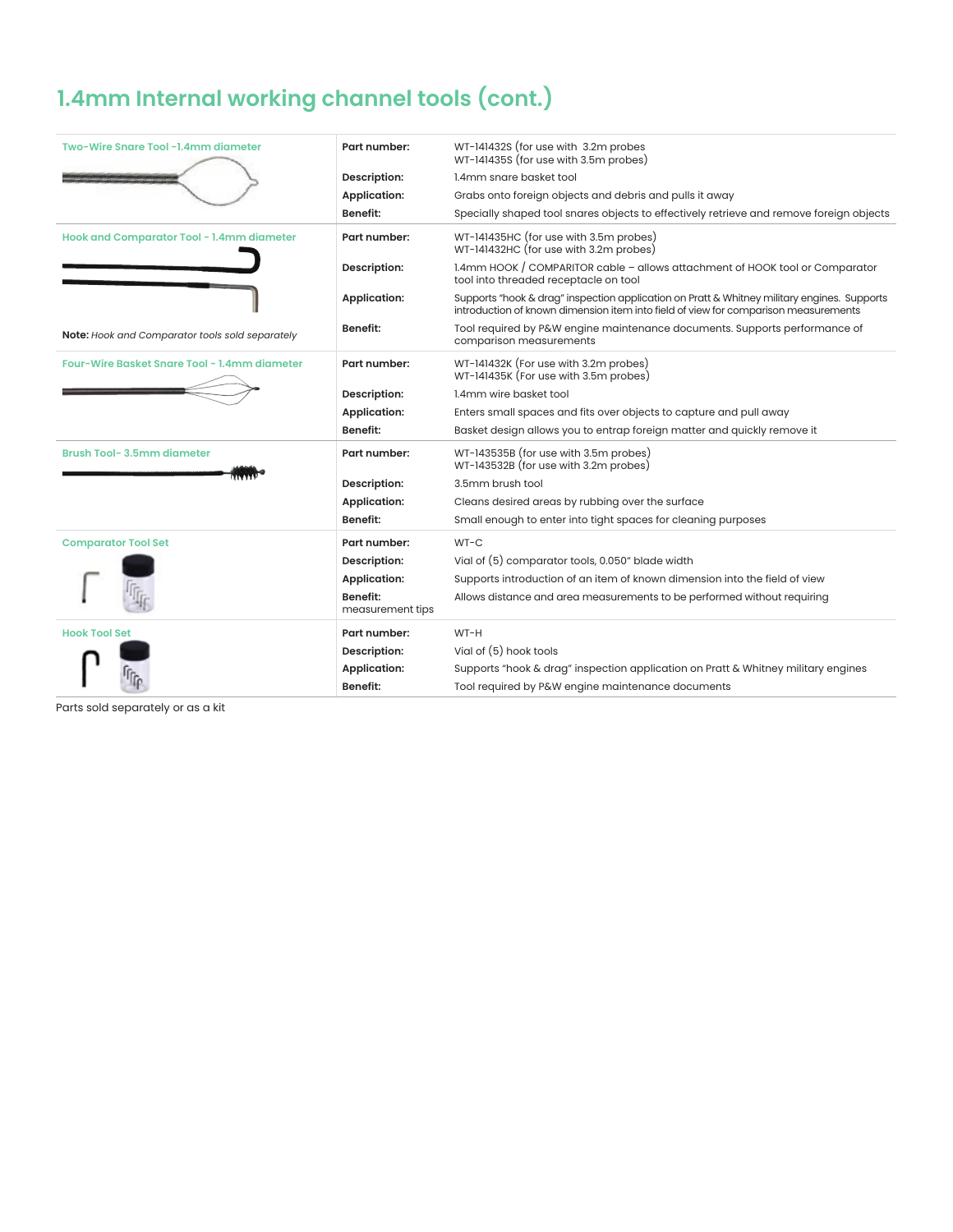### **1.4mm Internal working channel tool kits**

Kits of 1.4mm tools in a Velcro pouch. Choose kits compatible with working channel probe length (either 3.2m or 3.5m).

|                                                            | WT-Pouch32          |                                                                                                      | Pouch to hold 3.2m working tools                                                        |
|------------------------------------------------------------|---------------------|------------------------------------------------------------------------------------------------------|-----------------------------------------------------------------------------------------|
|                                                            | WT-141432HC         |                                                                                                      | 1.4mm HOOK COMPARATOR CABLE                                                             |
| <b>WT-632KIT</b>                                           | WT-141432P          |                                                                                                      | 1.4mm 3-prong GRIPPER TOOL                                                              |
| 1.4mm tool kit for use with 3.2m<br>working channel probes | WT-141432A          |                                                                                                      | 1.4mm SMALL ALLIGATOR TOOL                                                              |
|                                                            | WT-141432S          |                                                                                                      | 1.4mm 2-WIRE SNARE TOOL                                                                 |
|                                                            | WT-143032A          |                                                                                                      | 1.4mm with a 3.0mm LARGE ALLIGATOR TOOL                                                 |
|                                                            | WT-143032B          |                                                                                                      | 1.4mm with 3.5mm BRUSH TOOL                                                             |
| Waygate Technologies                                       | WT-144032M          |                                                                                                      | 1.4mm with 4.0mm SMALL MAGNET TOOL                                                      |
|                                                            | WT-148032M          |                                                                                                      | 1.4mm with 8.0mm LARGE MAGNET TOOL                                                      |
|                                                            | <b>WT-C50</b>       |                                                                                                      | ASSY COMPARITOR VIAL .050-Qty (5)                                                       |
|                                                            | WT-H                |                                                                                                      | ASSY, HOOK VIAL-Qty (5)                                                                 |
|                                                            | WT-141432K          |                                                                                                      | 1.4mm 4 WIRE BASKET SNARE TOOL                                                          |
|                                                            |                     |                                                                                                      |                                                                                         |
|                                                            | WT-Pouch35          |                                                                                                      | Pouch to hold 3.5m working tools                                                        |
|                                                            | WT-141435HC         |                                                                                                      | <b>1.4mm HOOK COMPARATOR CABLE</b>                                                      |
| <b>WT-635KIT</b><br>1.4mm tool kit for use with            | WT-141435P          |                                                                                                      | 1.4mm 3-prong GRIPPER TOOL                                                              |
| 3.5m working channel probes                                | WT-141435A          |                                                                                                      | 1.4mm SMALL ALLIGATOR TOOL                                                              |
|                                                            | WT-141435S          |                                                                                                      | 1.4mm 2-WIRE SNARE TOOL                                                                 |
|                                                            | WT-143035A          |                                                                                                      | 1.4mm with a 3.0mm LARGE ALLIGATOR TOOL                                                 |
| Waygate Technologies                                       | WT-143535B          |                                                                                                      | 1.4mm with 3.5mm BRUSH TOOL                                                             |
|                                                            | WT-144035M          |                                                                                                      | 1.4mm with 4.0mm SMALL MAGNET TOOL                                                      |
|                                                            | WT-148035M          |                                                                                                      | 1.4mm with 8.0mm LARGE MAGNET TOOL                                                      |
|                                                            | $WT-C50$            |                                                                                                      | ASSY COMPARITOR VIAL .050-Qty (5)                                                       |
|                                                            | WT-H                |                                                                                                      | ASSY, HOOK VIAL-Qty (5)                                                                 |
|                                                            | WT-141435K          |                                                                                                      | 1.4mm 4 WIRE BASKET SNARE TOOL                                                          |
| External attachment kit for 1.4mm tools                    | Part number:        | WT-1.4MMEXT KIT                                                                                      |                                                                                         |
|                                                            | Description:        | External attachment kit to allow use of 1.4mm (0.055") working tools with any diameter<br>VideoProbe |                                                                                         |
|                                                            | <b>Application:</b> |                                                                                                      | Kit to allow attachments of internal working tools with any diameter VideoProbe         |
|                                                            | <b>Benefit:</b>     |                                                                                                      | Allows user to utilize internal retrieval tools line with multiple VideoProbe diameters |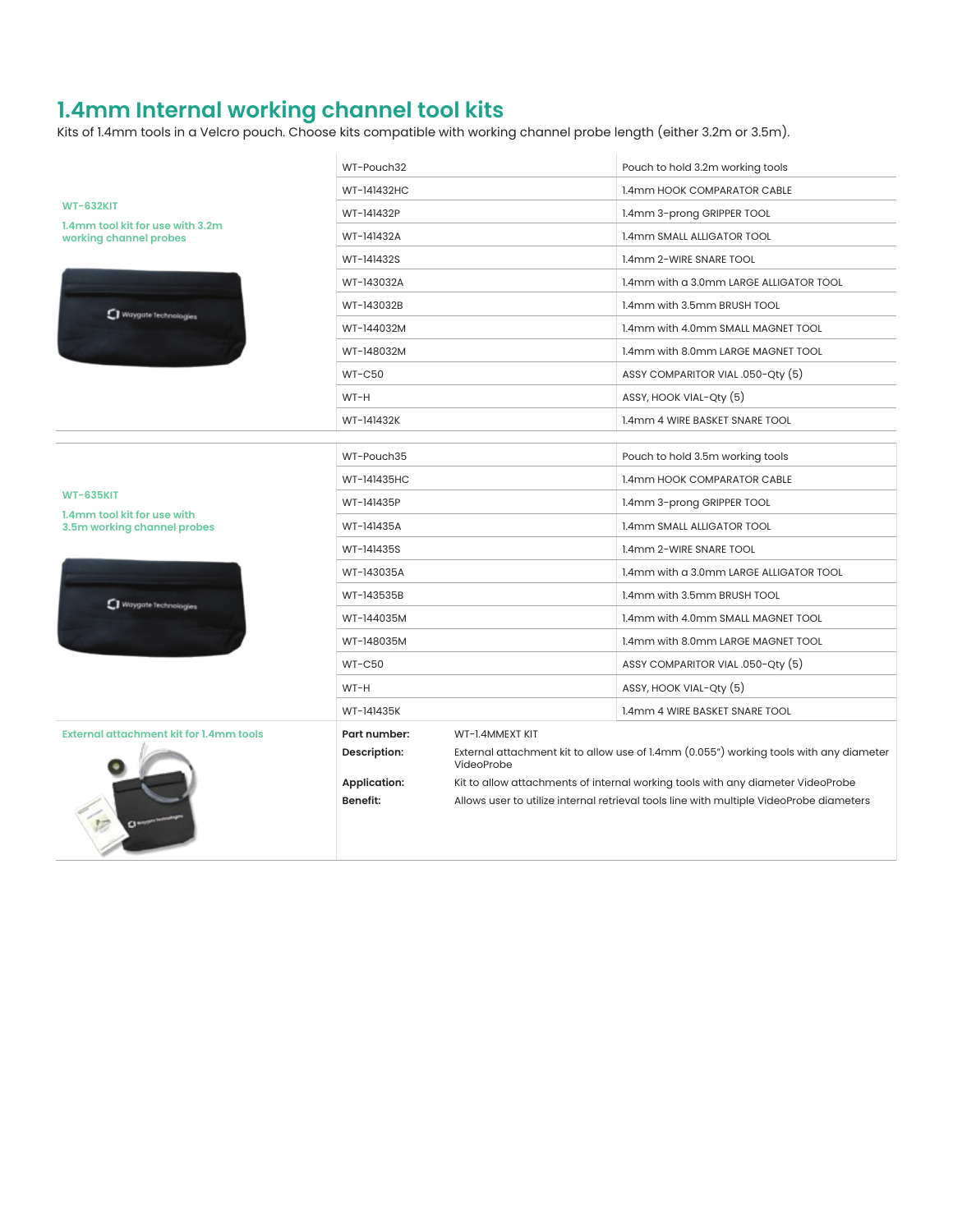## **External working tools**

Quickly and easily clip external working tools onto small-diameter probes to achieve unrivaled retrieval capabilities with just one piece of equipment. Our complete line of external retrieval tools for use with 6.1 mm Ø or 8.4 mm VideoProbe®.

| Large alligator         | Part number:<br>Description:<br><b>Application:</b><br><b>Benefit:</b> | WT-308030A<br>8.0mm alligator tool 3.3m (129.9") working length<br>Clamps down on items and retrieves small objects of any shape<br>Alligator "teeth" grab objects and get them out of the way fast                                  |
|-------------------------|------------------------------------------------------------------------|--------------------------------------------------------------------------------------------------------------------------------------------------------------------------------------------------------------------------------------|
| <b>Snare</b>            | Part number:<br>Description:<br><b>Application:</b><br>Benefit:        | WT-304030S<br>4.0mm snare tool 3.3m (129.9") working length<br>Grabs onto foreign objects and debris and pulls it away<br>Specially shaped tool snares objects to effectively retrieve and remove                                    |
| Three-prong gripper     | Part number:<br>Description:<br><b>Application:</b><br><b>Benefit:</b> | WT-304030P<br>4.0mm three-pronged gripper 3.3m (129.9") working length<br>Clasps onto debris caught in hard-to-reach areas and takes it away<br>Grips objects from three angles to easily grab foreign matter                        |
| <b>Four-wire basket</b> | Part number:<br>Description:<br><b>Application:</b><br><b>Benefit:</b> | WT-304030B<br>4.0mm wire basket tool 3.3m (129.9") working length<br>Enters small spaces and fits over objects to capture and pull away<br>Basket design allows you to entrap foreign matter and quickly remove it                   |
| <b>Magnet</b>           | Part number:<br>Description:<br><b>Application:</b><br>Benefit:        | WT-308030M<br>8.0mm magnet tool 3.3 m (129.9") working length<br>Removes foreign objects or debris by magnetic force<br>Able to reach inside tight spaces to remove metal and other magnetic objects                                 |
| <b>Fork and tine</b>    | Part number:<br>Description:<br><b>Application:</b><br><b>Benefit:</b> | WT-306030F<br>6.0mm fork and tine 3.3m (129.9) working length<br>Inserts into small diameter openings for retrieval of objects in pipes or machinery<br>Forked shape allows for secure gripping to remove debris and foreign objects |

All items shown smaller than actual size. Parts sold separately or as a kit

#### **6.1mm External Tool Clip Set**

| WTH6 6.1mm External Tool Clip Set<br>$\bullet$ M | Part number:<br>Description:<br><b>Application:</b><br><b>Benefit:</b> | WTH <sub>6</sub><br>Set of $(6)$ clips to allow external working tools to be attached to a 6.1mm probe<br>General retrieval applications<br>Allows standard 6.1mm probe to be used as a retrieval probe  |
|--------------------------------------------------|------------------------------------------------------------------------|----------------------------------------------------------------------------------------------------------------------------------------------------------------------------------------------------------|
| WTH8 8.4mm External Tool Clip Set<br>$\bullet$ 1 | Part number:<br>Description:<br><b>Application:</b><br><b>Benefit:</b> | WTH <sub>6</sub><br>Set of $(6)$ clips to allow external working tools to be attached to an 8.4mm probe<br>General retrieval applications<br>Allows standard 8.4mm probe to be used as a retrieval probe |